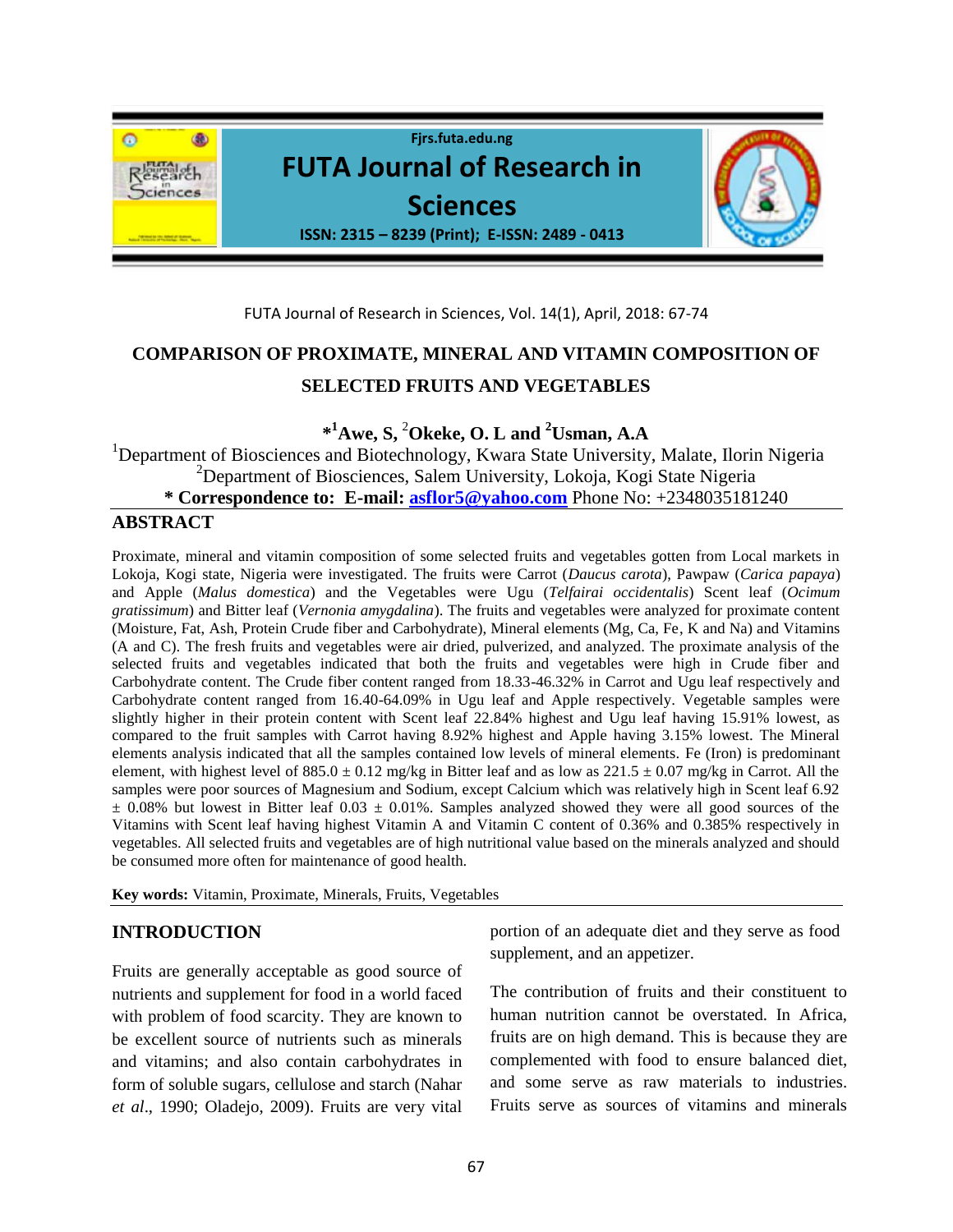hence, they play important role in the body. Also, some of these fruits are used in folk medicine to salvage some diseases. The ability of these fruits to remedy diseases could be as a result of bioactive constituents, which are generally present in plants ( Udeme *et al.,* 2013).

Vegetables are generally succulent parts of plants grown in gardens and consumed as a side dish with starchy staples (Guarino, 1995; Emebu and Anyika, 2011). Several vegetable species abound in the world. Fresh vegetables are important foods both from an economic and nutritional point of view and vegetable of all types are valuable part of our diet. They play an important part in maintaining general good health owing to the presence of mineral element and vitamin

Vegetables are available in many varieties and can be classified into biological groups including:

Leafy green: lettuce, spinach and silver beet, Marrow: pumpkin, cucumber and zucchini Edible plant stem:

Common types of fruits that are readily available in clude: Apples and pears. Citrus: oranges, grapefruits, mandarins and limes. Stone fruit: nectarines, apricots, peaches and plums celery and asparagus. Cruciferous: cabbage, cauliflower, Brussels sprouts and broccoli (Emebu and Anyika, 2011).

Fruits and Vegetables are low in fats and sugar. They are good sources of dietary fiber. As part of a well- balanced, regular diet and a healthy, active lifestyle, a high intake of fruits and vegetables can help reduce obesity and maintain a healthy weight, Lower cholesterol and blood pressure.

This research work determined and compared the proximate, mineral and vitamin composition of selected fruits and vegetables.

# **MATERIALS AND METHODS**

#### **Collection of samples**

Fruits including, Carrot (*Daucus carota*), Pawpaw (*Carica papaya*), Apple (*Malus domestica),* were obtained from the local markets in Lokoja, Kogi State.

Vegetable samples for this research includes, Bitter leaf (*Vernonia amygdalina*), Scent leaf (*Ocimum gratissimum*), and Ugu leaf *(Telfairai occidentalis*), were also gotten from the local market Lokoja, Kogi State. The fruits and vegetable were identified and authenticated by a taxonomist in the Botany Unit, Salem University Lokoja, Kogi State Nigeria.

# **Preparation of Samples**

The selected fruits and vegetables to be used in this study were harvested fresh. The leaves were destalked, washed with clean tap water and air dried. Also, the fruits were washed with clean water, chopped into small pieces and were air dried. Samples were ground using an electric blender and were packaged into polythene bags and then analyzed.

# **Proximate Analysis**

The moisture, crude protein, crude fat, total ash and crude fibre contents of each sample were determined using Standard methods of the Association of Official Analytical Chemists (AOAC, 2005). Moisture content was determined by heating 2.0g of each fresh sample to a constant weight in a crucible placed in an oven maintained at  $105^{\circ}$ C. The dry matter was used in the determination of the other parameters. Crude protein (% total nitrogen x 6.25) was determined by the Kjeldahl method, using 2.0g of the samples; crude fat was obtained by exhaustively extracting 5.0g of each sample in a Soxhlet apparatus using petroleum ether (boiling point range  $40-60^{\circ}$ C) as the extractant. Ash was determined by the incineration of 10.0g samples placed in a muffle furnace maintained at  $550^{\circ}$ C for 5h. Crude fibre was obtained by digesting 2.0g of sample with H2SO<sup>4</sup> and NaOH and incinerating the residue in a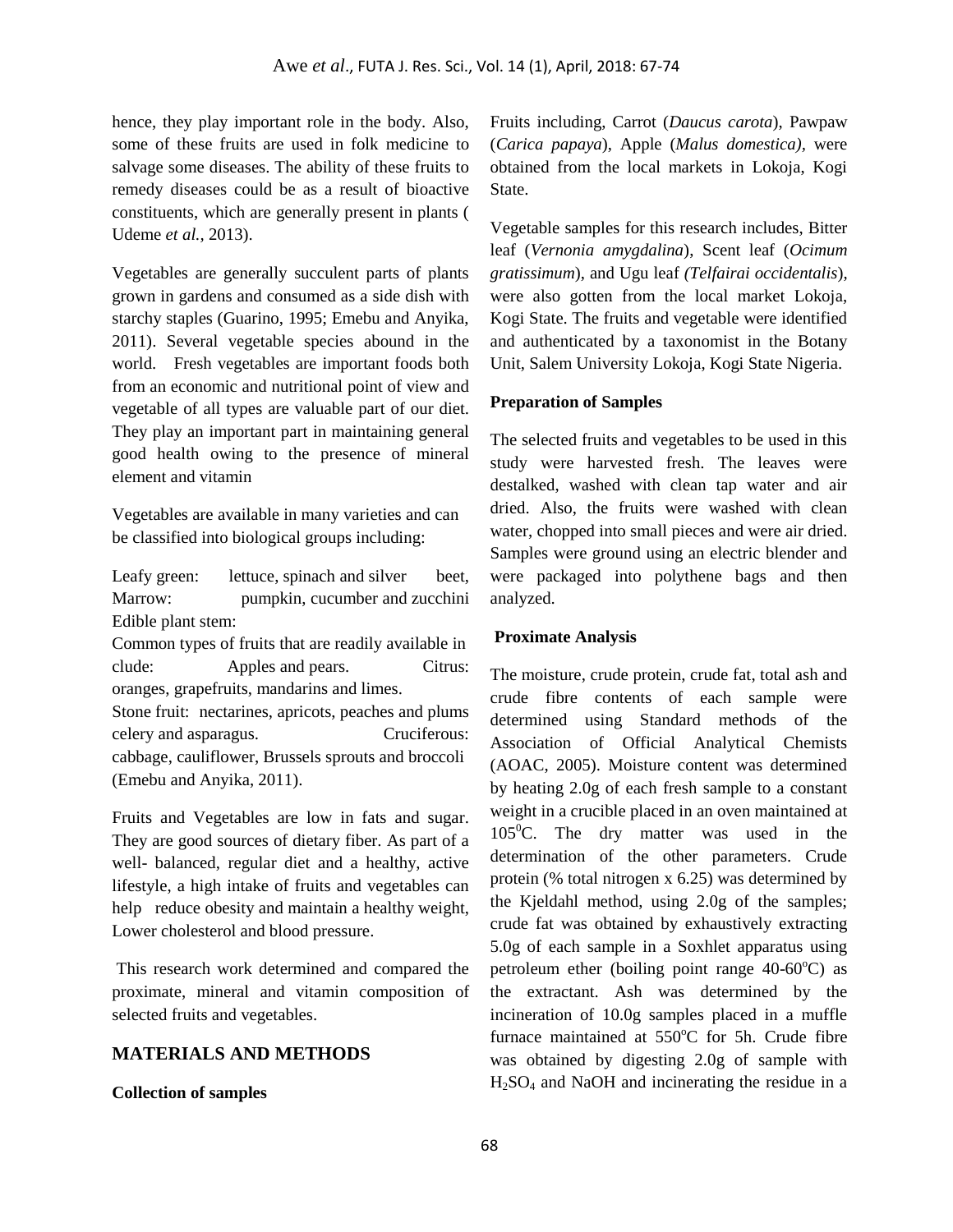muffle furnace maintained at  $550^{\circ}$ C for 5h. Each analysis was carried out in duplicates

#### **Mineral Analysis**

Mineral composition of sample was determined using the official method of the Association of official Analytical Chemists A.O.A.C (2005).

Two grams (2g) of the sample was dry ashed with a porcelain crucible in a muffle furnace at 500ºC for 24 hours. The resulting ash was cooled in a desiccator and weighed. The ash was treated with 10ml of 50% HCl. The quantification was carried out using 5 series atomic absorption spectrophotometer.

#### **Vitamin Analysis**

#### **Determination of Vitamin A**

One gram (1g), of the sample each was weighed and macerated with 20mls of n-hexane in a test tube for 10 minutes. Then 3mls of the upper hexane extract was transferred into a dry test tube in duplicates and evaporated to dryness. Following this, 0.2ml of acetic anhydride chloroform reagent was added and 2ml of 50%trichloroacetic acid (TCA) in chloroform was also added. The absorbance was taken at 620nm (AOAC, 2005).

#### **Determination of Vitamin C**

The procedure of Revansiddappa and Veena (2008) for sensitive spectrophotometric determination of vitamin C was carried out. One ml for each of the standard solutions was pipetted into 50ml flask. 0.8ml of (10ppm)  $K_2CR_2O_7$ ) solution was added to it, and 1ml of 1M  $H_2SO_4$  was also added and allowed to sit for 10mins. Then, 1ml of 0.25% DPC was added and made to the mark with distilled water. The UV/VIS spectrophotometer was then blanked using distilled water. The solution was measured at 550nm and blank was read and other standard subtracted from it.

### **RESULTS**

The proximate composition of selected fruits and vegetables is shown in figure 1. Parameter of the fruits and vegetable samples analyzed included Moisture content, Fat, Crude fiber, Ash contents, Protein and Carbohydrate. Moisture content was highest in Carrot (10.40%) and lowest in bitter leaf (3.20%), Fat content was highest in Scent leaf (8.84%) and lowest in carrot (0.67%), and Crude fiber was generally high in all samples but Ugu leaf had the highest value (46.32%) as carrot had the lowest value (18.33%), Ash content was relatively high in all the fruits and vegetables having highest value in Scent Leaf (10.60%) and lowest value in apple fruits (2.53%). Protein content was also relatively high in all samples with highest value seen in Scent leaf (22.85%) and lowest value in Apple (3.15%). Carbohydrate content was generally high as the lowest value was in Ugu leaf (16.40%) and Apple having the highest value of 64.09%.

Table 1 shows the result for the Mineral composition for Calcium, Magnesium, Potassium, Sodium and Iron of some selected fruits and vegetables.

The calcium content of the samples ranges from  $0.03 \pm 0.08$  to  $6.92 \pm 0.01$  in Scent leaf and Bitter leaf respectively. The Magnesium content range from  $0.07 \pm 0.01$  to  $0.93 \pm 0.01$  in Bitter leaf and Ugu leaf respectively, while the Potassium content range from  $0.08 \pm 0.01$  to  $2.28 \pm 0.01$  in Scent leaf and Bitter leaf respectively. The sodium content ranges from  $0.08 \pm 0.01$  to  $0.92 \pm 0.00$  in Carrot and Apple respectively. And the Iron content which was relatively high in all the samples range from  $\pm$  $0.212$  to  $\pm$  0.07 in Bitter leaf and Carrot respectively. Results of Vitamins A and C analyzed showed they were all good sources of the vitamins. Scent leaf had the highest Vitamin A and Vitamin C content 1.036% and 0.385% respectively in selected vegetables while Pawpaw was lowest in Vitamin A 0.058% and Apple was lowest in Vitamin C 0.167% (Figure 2 and 3).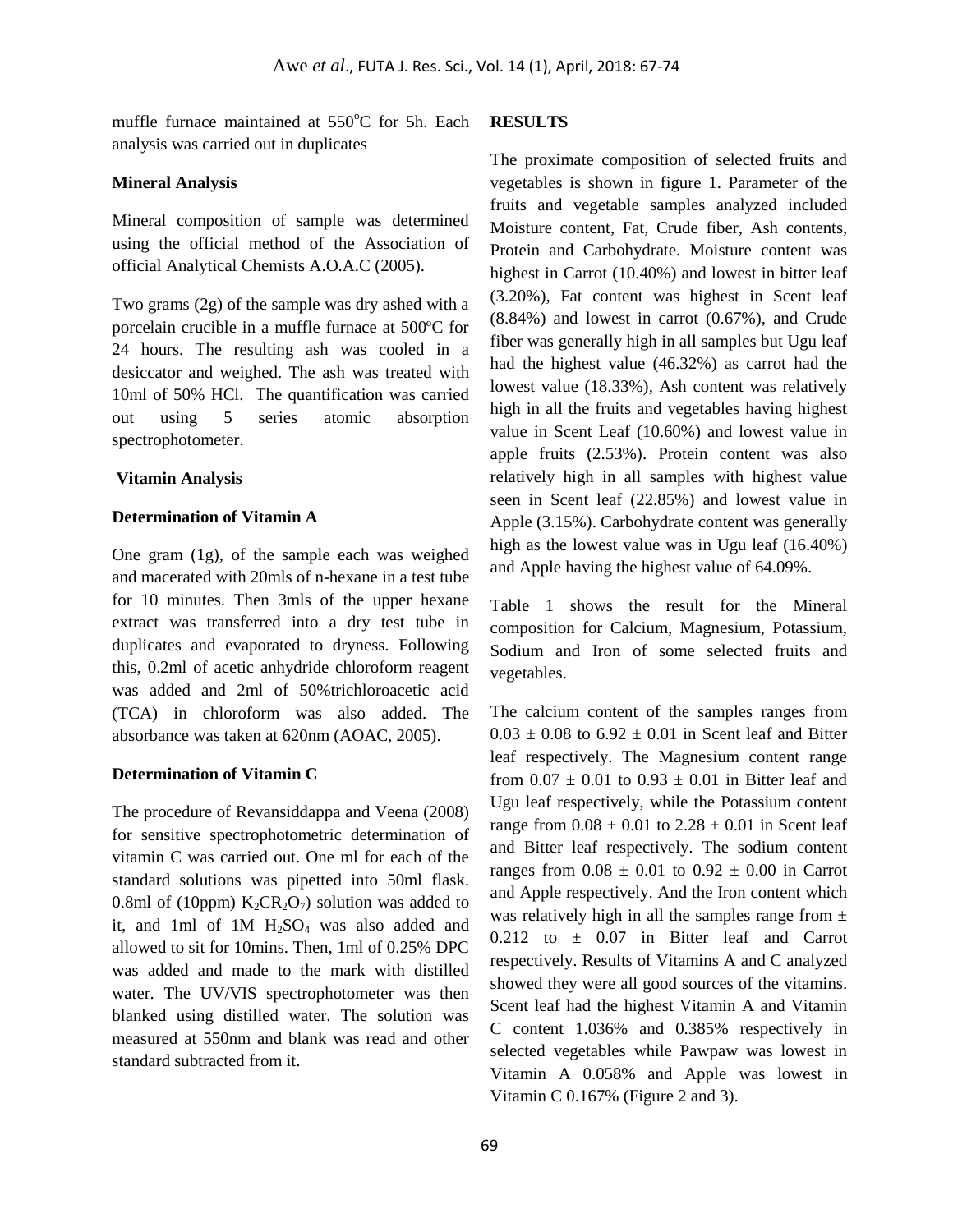| S/N            | <b>Common</b> | <b>Scientific name</b> | %Ca        | $\%$ Mg    | $\%K$      | $\%$ Na    | mg/kg Fe   |
|----------------|---------------|------------------------|------------|------------|------------|------------|------------|
|                | name          |                        |            |            |            |            |            |
|                | Ugu leaf      | Telfairai occidentalis | 6.39       | 0.93       | 1.71       | 0.11       | 510.5      |
|                |               |                        | $\pm 0.01$ | $\pm 0.01$ | ± 0.02     | $\pm 0.01$ | ± 0.14     |
| $\overline{2}$ | Scent leaf    | Ocimum gratissimum     | 6.92       | 0.86       | 2.28       | 0.11       | 282.0      |
|                |               |                        | $\pm 0.08$ | $\pm 0.01$ | $\pm 0.01$ | ± 0.01     | $\pm 0.01$ |
| 3              | Bitter leaf   | Veronia amygdalina     | 0.03       | 0.07       | 0.08       | 0.30       | 885.0      |
|                |               |                        | $\pm 0.01$ | $\pm 0.01$ | $\pm 0.01$ | ± 0.07     | $\pm$ 0.12 |
| $\overline{4}$ | Apple         | Malus domestica        | 5.45       | 0.22       | 0.78       | 0.08       | 282.5      |
|                |               |                        | $\pm 0.02$ | $\pm 0.01$ | $\pm 0.04$ | $\pm 0.00$ | $\pm 0.28$ |
| 5              | Pawpaw        | Carica papaya          | 5.26       | 0.31       | 1.99       | 0.11       | 521.0      |
|                |               |                        | $\pm 0.02$ | $\pm 0.01$ | ± 0.02     | ± 0.01     | $\pm$ 0.35 |
| 6              | Carrot        | Daucus carota          | 5.98       | 0.28       | 1.96       | 0.92       | 221.5      |
|                |               |                        | $\pm 0.01$ | $\pm 0.01$ | $\pm 0.01$ | ± 0.01     | $\pm 0.07$ |

**Table 1: Mineral composition of some selected fruits and vegetables.**

Data are % mean ± STDEV (standard Deviation) of double determinations.



**Figure 1 Proximate composition of some selected fruits and Vegetables.**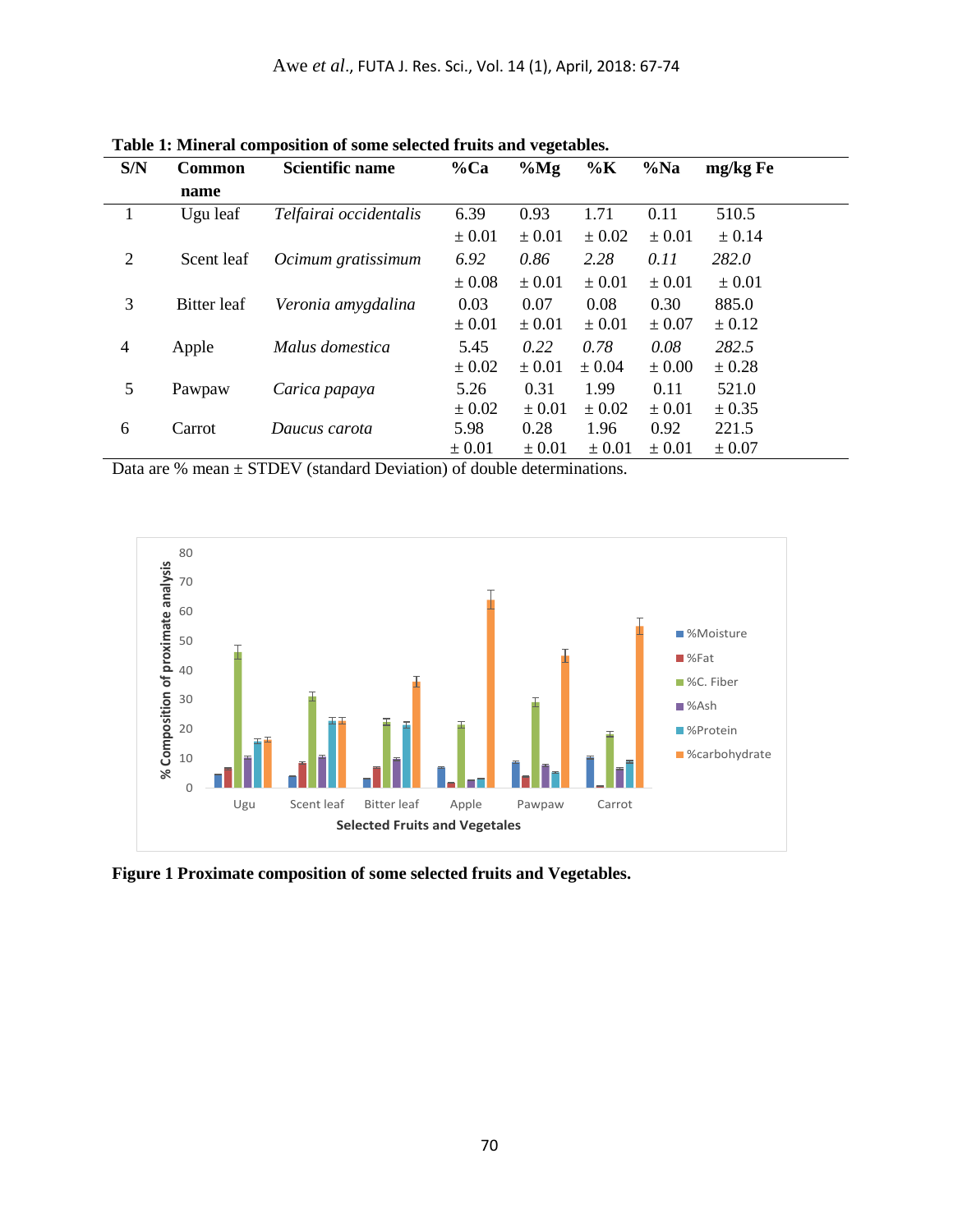

**Figure 2: Vitamin A and Vitamin C Composition of some selected fruits**



**Figure 3: Vitamin A and Vitamin C composition of some selected Vegetables**.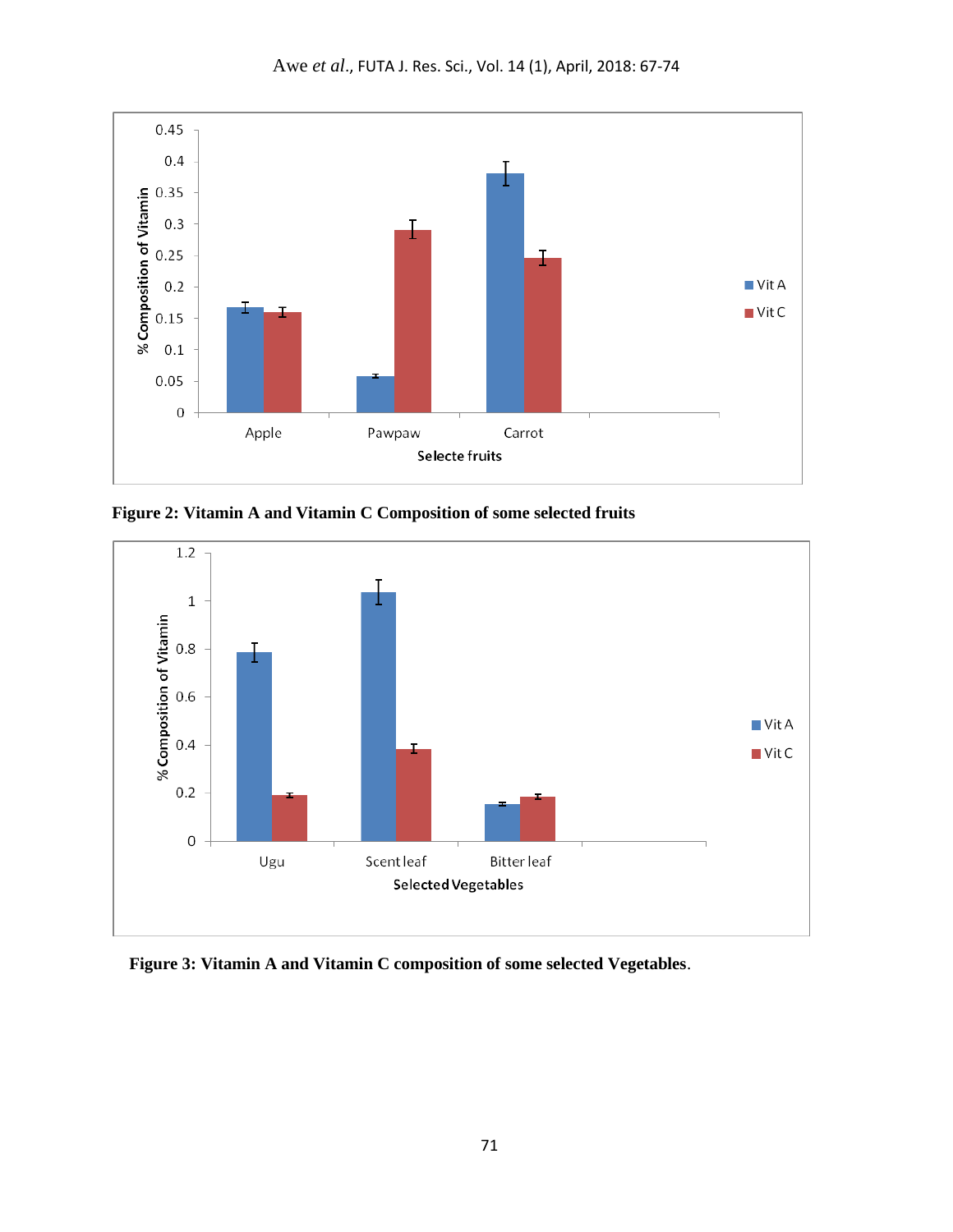# **DISCUSSION**

The moisture content was higher in Ugu (4.57%) than Scent leaf (4.02%) and Bitter leaf (3.2%) while carrot had the highest moisture content of (10.4%) compared to Pawpaw (8.75%) and Apple (6.97%). Moisture or water is a universal solvent. It dissolves other substances, carries nutrients and other materials round the body, making it possible for every organ to perform its functions effectively. The high water content in fruits and vegetables can help enhance food digestion and peristaltic movement on consumption. This also mean that these vegetables have low storage capacities or are easily perishable, highlighting the problem of conservation in warm climatic condition. The high moisture content seen in carrot, pawpaw and apple makes all take a longer time to dry, with the later lasting for 1-2 months.

The fat content as seen from the results shows it is higher in Scent leaf (8.48%) as compared to Ugu leaf (6.46%) and bitter leaf (6.95%) and highest in pawpaw (3.96%)compared to Apple (1.72%) and carrot (0.67%). Lipids are one of the major constituents of foods, and are important in our diet for a number of reasons. They are a major source of energy and provide essential lipid nutrients. Nevertheless, over-consumption of certain lipid components can be detrimental to our health, *e.g.* cholesterol and saturated fats. In many foods the lipid component plays a major role in determining the overall physical characteristics, such as flavour, texture, mouth feel and appearance. For this reason, it is difficult to develop low-fat alternatives of many foods; because once the fat is removed some of the most important physical characteristics are lost.

Crude fibre was seen highest in Ugu leaf  $(46.32\%)$  followed by Scent leaf  $(31.21\%)$  then bitter leaf (22.45%). Carrot had the lowest (18.33%) as compared to pawpaw and apple with 29.23 % and 21.54% respectively. The moderately high crude fibre content seen in the fruits and vegetables is indicative of its high soluble fibre (pectin) content Soluble dietary fibres have health-promoting properties as they have been implicated in lowering plasma and liver cholesterol concentration , diarrhoea treatment and detoxification of poisonous metals ( Oladejo, 2009).

The Ash contents as observed for the vegetables Ugu, Scent and Bitter leaf were 10.34%, 10.6% and 9.8% respectively. Apple had the lowest Ash content of 2.25% as compared to pawpaw and carrot with value 7.7% and 6.59% respectively. Ash content of a plant based food is the function of the mineral elements present. However, it plays an important role in determining starch digestibility in food.

Protein content of all vegetables were high as Scent leaf had a value of 22.89%, Ugu leaf 15.91% and Bitter leaf 21.41%. This is reason for the frequent recommendations of vegetable for protein. Apple had the least protein content of 3.15% followed by Pawpaw 5.32% and Carrot 8.92%.

The carbohydrate content of selected fruits and vegetables were relatively high, with Apple having the highest value at 64.09% and Ugu leaf being the least with 16.40%.

The mineral analysis of the selected fruits and vegetables powder revealed the presence of Ca, Mg, K, Na and Fe; although these minerals occur in higher amounts in the seed coat powder. Na and K have been implicated in the regulation of acid-base balance as well as conduction of nerve impulse and is the principal cation in intracellular fluid and functions in acid base balance, regulation of osmotic pressure , muscle contraction and Na<sup>+</sup>/ K<sup>+</sup> ATPase (Murray *et al.*, 2000 ; Soetan *et al.,* 2010). Ca and Mg function as enzyme activator (ATPase, lipase etc) and enzyme cofactor respectively. They are also vital constituents of bones and teeth. In this regard therefore, Ugu leaf is seen with the highest calcium and Magnesium content with (6.39% and 0.93%) respectively and bitter leaf had the lowest content of both calcium and magnesium with values (0.03% and 0.07%) respectively. Carrot had Sodium content of 0.92% and Apple had Sodium content of 0.08%. Iron content was seen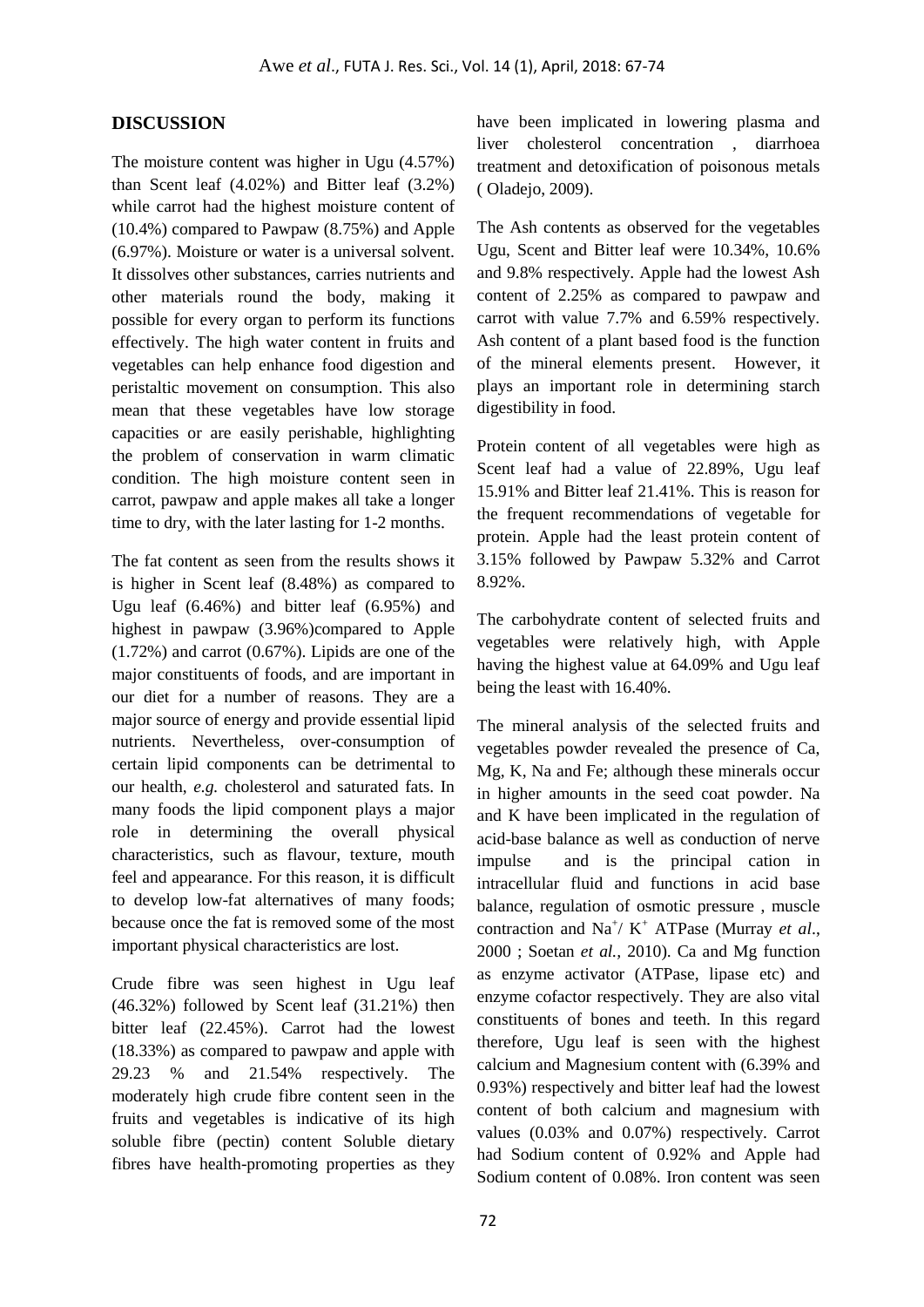highest in Bitter leaf (885.0%) and compared to Carrot content (221.5%). The nutrient analysis of fruits and vegetables compared favourably with the summary report of the food composition and diet team, public health directorate UK (FSA, 2010).

Vitamins are associated with energy production in the body, as well as essential for breakdown of fat and protein and keeping the mucus membrane healthy. Vitamin A is important for normal vision, gene expression, growth and immune function by its maintenance of epithelial cell functions while vitamin C is a potent antioxidant that facilitates the transport and uptake of nonheme iron at the mucosa, the reduction of folic acid intermediates and synthesis of cortisol (Lukaski, 2004). Vitamin A and Vitamin C is highest in Scent leaf with values 1.036% and 0.385% respectively. This is attributed to the medical applications of this plant, i.e. it is effective at reducing blood glucose hence in a useful tool in the management of diabetes. Vitamin A content of Pawpaw was 0.058% and that of Apple for Vitamin C was 0.160%.

# **CONCLUSION**

The present study showed that the selected fruits and vegetables had enormous nutritional potentials and thus can favourably be used as a supplement and for consumption. Ugu Leaf has been recognized as a good source of vegetable fibre which helps to reduce high cholesterol levels thus helping in the prevention of atherosclerosis. It can also help in keeping blood sugar levels under control and is an excellent vegetable for people with diabetes as it is also low in carbohydrate. Scent leaf which is rich in vitamin A and vitamin C is very important medically as it also reduces blood glucose level and a good management for diabetes in humans. All selected fruits and vegetables are of high nutritional value based on the minerals analyzed and showed relevance in medical health if consumed for maintenance of good health.

# **REFERENCES**

- AOAC, (2005). Official Methods of Analysis 15<sup>th</sup> Edition. *Association of Official Analytical Chemistry.* Washington D.C, U.S.A.
- **Emebu, P.K., and Anyika, J.U., (2011).** Proximate and Mineral Composition of Kale (*Brassica oleracea*) Grown in Delta State. Nigeria. *Pakistan Journal of Nutrition* 10 (2): 190-194.
- **Food Standards Agency (2010)**. *Management of the Food Standards Agency programme of nutrient analysis and associated work*  http://collections.europarchive.org/tna/20100 907111047/http://food.gov.uk/science/dietar ysurve ys/analyticalsurveys/n10040/(accessed September, 2016)
- **Guarino, L., (1995).** Traditional African Vegetables: Proceedings of the ICGRI International workshop on Genetic Recourses of traditional Vegetables in Africa, 29-31 August 1995; ICRAF Headquaters Nairobi, Kenya. pp: 4.
- **Lukaski, C. H (2004).** Vitamin and Mineral Status: Effect on Physical Performance. Nutrition Research Centre, Grand Forks, North Dakota USA. 20: 632-644.
- **Murray, R. K., Graner, D. K., Mayes, P. A and Rodwell, V. W (2000).** Harper's Biochemistry. 25<sup>th</sup> Edition, Mc Graw- Hill, USA.
- **Nahar N, Rahman S, Mosii huzzaman M, (1990).** Vitamin C Status and serum lipids. *European Journal of Clinical Nutrition.* 50:724-729.
- **Oladejo Thomas Adepoju, (2009).** Proximate composition and micronutrient potentials of three locally available wild fruits in Nigeria. *African Journal of Agricultural Research*. 4(9): 887-889.
- **Revanasiddappa H.D and Veen M.A, (2008).** Sensitive Spectrophotometric Methods for the Determination of Ascorbic Acid. *European Journal of Chemistry.*5 (1):10-15.
- **Soetan, K.O., Olaiya, C.O., Oyewole, O.E., (2010).** The importance of mineral elements of humans, domestic animals and plants. A